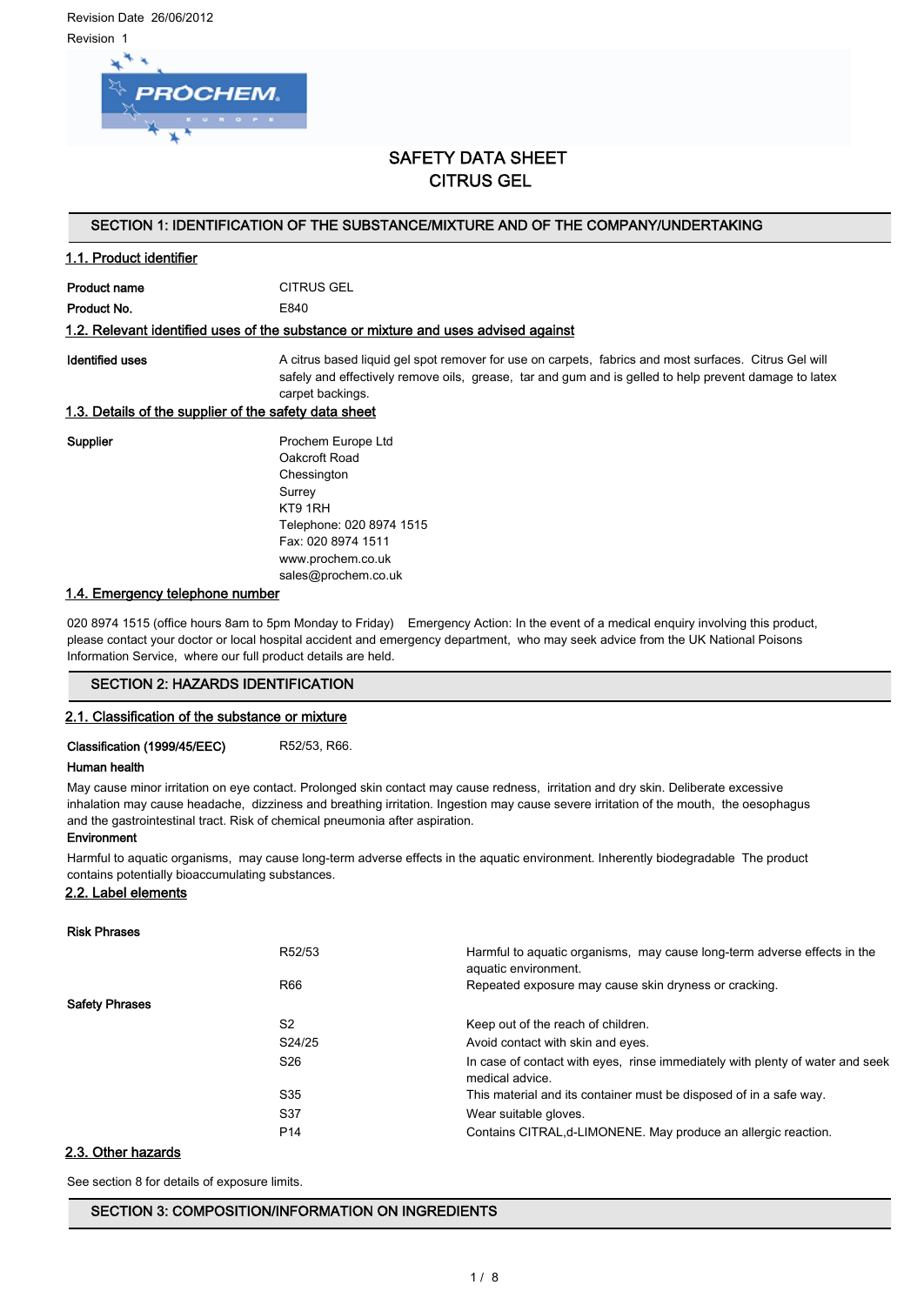# CITRUS GEL

# 3.2. Mixtures

| HYDROCARBONS, C11-C12, ISOALKANES, <2% AROMATICS                                                                                                          |                   |                                                                             | 30-100%                                    |
|-----------------------------------------------------------------------------------------------------------------------------------------------------------|-------------------|-----------------------------------------------------------------------------|--------------------------------------------|
| CAS-No.: 64741-65-7                                                                                                                                       | EC No.: 918-167-1 |                                                                             | Registration Number: 01-2119472146-39-0001 |
| Classification (EC 1272/2008)<br>Flam. Liq. 3 - H226<br><b>EUH066</b><br>Asp. Tox. 1 - H304<br>Aquatic Chronic 4 - H413                                   |                   | Classification (67/548/EEC)<br>Xn;R65. R53,R66.                             |                                            |
| OXO alcohol, C12-15 with 9MEO                                                                                                                             |                   |                                                                             | $0.1 - 1%$                                 |
| CAS-No.: 68131-39-5                                                                                                                                       | EC No.:           |                                                                             |                                            |
| Classification (EC 1272/2008)<br>Acute Tox. 4 - H302<br>Eye Dam. 1 - H318<br>Aquatic Acute 1 - H400                                                       |                   | Classification (67/548/EEC)<br>Xn;R22.<br>Xi, R41.<br>N;R50.                |                                            |
| d-LIMONENE                                                                                                                                                |                   |                                                                             | $0.1 - 1%$                                 |
| CAS-No.: 5989-27-5                                                                                                                                        | EC No.: 227-813-5 |                                                                             |                                            |
| Classification (EC 1272/2008)<br>Flam. Liq. 3 - H226<br>Skin Irrit. 2 - H315<br>Skin Sens. 1 - H317<br>Aquatic Acute 1 - H400<br>Aquatic Chronic 1 - H410 |                   | Classification (67/548/EEC)<br>R <sub>10</sub><br>R43<br>Xi;R38<br>N;R50/53 |                                            |
| <b>CITRAL</b>                                                                                                                                             |                   |                                                                             | $0.1 - 1%$                                 |
| CAS-No.: 5392-40-5                                                                                                                                        | EC No.: 226-394-6 |                                                                             |                                            |
| Classification (EC 1272/2008)<br>Skin Irrit. 2 - H315<br>Skin Sens. 1 - H317                                                                              |                   | Classification (67/548/EEC)<br>R43<br>Xi;R38                                |                                            |
| 2-AMINOETHANOL                                                                                                                                            |                   |                                                                             | 0.001-0.01%                                |
| CAS-No.: 141-43-5                                                                                                                                         | EC No.: 205-483-3 |                                                                             |                                            |
| Classification (EC 1272/2008)<br>Acute Tox. 4 - H302<br>Acute Tox. 4 - H312<br>Acute Tox. 4 - H332<br>Skin Corr. 1B - H314<br>STOT SE 3 - H335            |                   | Classification (67/548/EEC)<br>C; R34<br>Xn;R20/21/22                       |                                            |
| <b>CYCLOHEXANE</b>                                                                                                                                        |                   |                                                                             | 0.001-0.01%                                |
| CAS-No.: 110-82-7                                                                                                                                         | EC No.: 203-806-2 |                                                                             |                                            |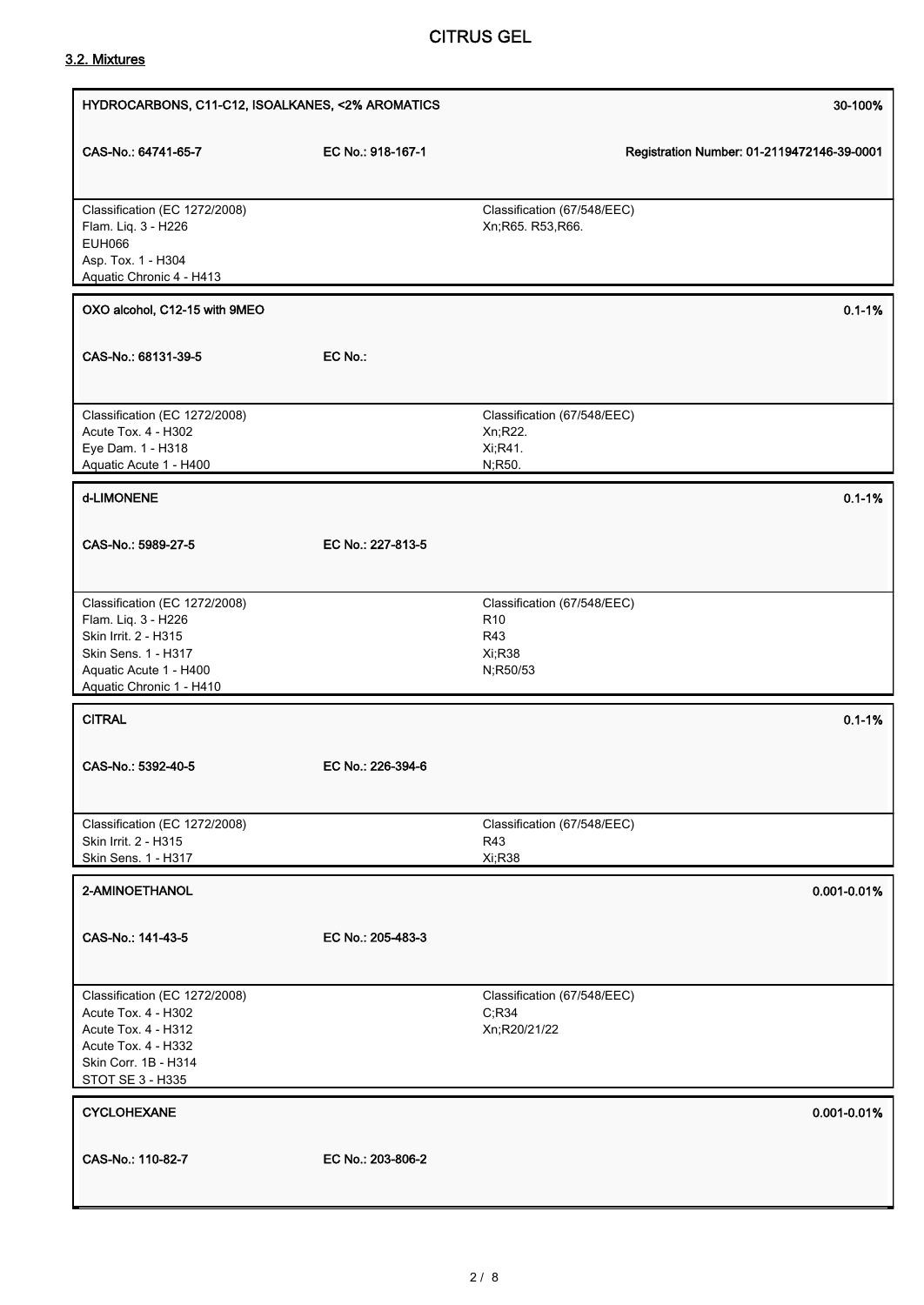| ---------                     |                             |  |
|-------------------------------|-----------------------------|--|
| Classification (EC 1272/2008) | Classification (67/548/EEC) |  |
| Flam. Lig. 2 - H225           | F:R11                       |  |
| Skin Irrit. 2 - H315          | Xn:R65                      |  |
| STOT SE 3 - H336              | Xi:R38                      |  |
| Asp. Tox. 1 - H304            | R67                         |  |
| Aquatic Acute 1 - H400        | N:R50/53                    |  |
| Aquatic Chronic 1 - H410      |                             |  |

CITRUS GEL

The Full Text for all R-Phrases and Hazard Statements are Displayed in Section 16.

# SECTION 4: FIRST AID MEASURES

# 4.1. Description of first aid measures

#### Inhalation

Remove victim immediately from source of exposure. Move into fresh air and keep at rest. For breathing difficulties oxygen may be necessary. Get medical attention.

#### Ingestion

Get medical attention immediately! Immediately rinse mouth and drink plenty of water (200-300 ml). Do not give victim anything to drink if they are unconscious. DO NOT INDUCE VOMITING!

#### Skin contact

Wash skin with soap and water. Get medical attention if any discomfort continues.

#### Eye contact

Immediately flush with plenty of water for up to 15 minutes. Remove any contact lenses and open eyes wide apart. Get medical attention.

#### 4.2. Most important symptoms and effects, both acute and delayed

#### Ingestion

Risk of chemical pneumonia after aspiration.

#### Skin contact

Acts as a defatting agent on skin. May cause cracking of skin, and eczema.

#### 4.3. Indication of any immediate medical attention and special treatment needed

If swallowed, especially in large quantities: Get medical attention immediately!

## SECTION 5: FIREFIGHTING MEASURES

#### 5.1. Extinguishing media

#### Extinguishing media

Use fire-extinguishing media appropriate for surrounding materials. Extinguish with foam, carbon dioxide, dry powder or water fog. Do not use water jet as an extinguisher, as this will spread the fire.

# 5.2. Special hazards arising from the substance or mixture

#### Hazardous combustion products

Thermal decomposition or combustion may liberate carbon oxides and other toxic gases or vapours. When heated, vapours/gases hazardous to health may be formed.

#### Unusual Fire & Explosion Hazards

This product is not flammable. The product contains organic solvents.

#### 5.3. Advice for firefighters

#### Protective equipment for fire-fighters

Self contained breathing apparatus and full protective clothing must be worn in case of fire.

#### SECTION 6: ACCIDENTAL RELEASE MEASURES

#### 6.1. Personal precautions, protective equipment and emergency procedures

Wear protective clothing as described in Section 8 of this safety data sheet. Provide adequate general and local exhaust ventilation. Remove sources of ignition. Avoid contact with: Liquid

### 6.2. Environmental precautions

Do not discharge into drains, water courses or onto the ground.

#### 6.3. Methods and material for containment and cleaning up

Absorb in vermiculite, dry sand or earth and place into containers. Do not use sawdust or other combustible material. Waste to be treated as controlled waste. Disposal to licensed waste disposal site in accordance with local Waste Disposal Authority. Flush contaminated area with plenty of water.

## 6.4. Reference to other sections

For personal protection, see section 8. For waste disposal, see section 13.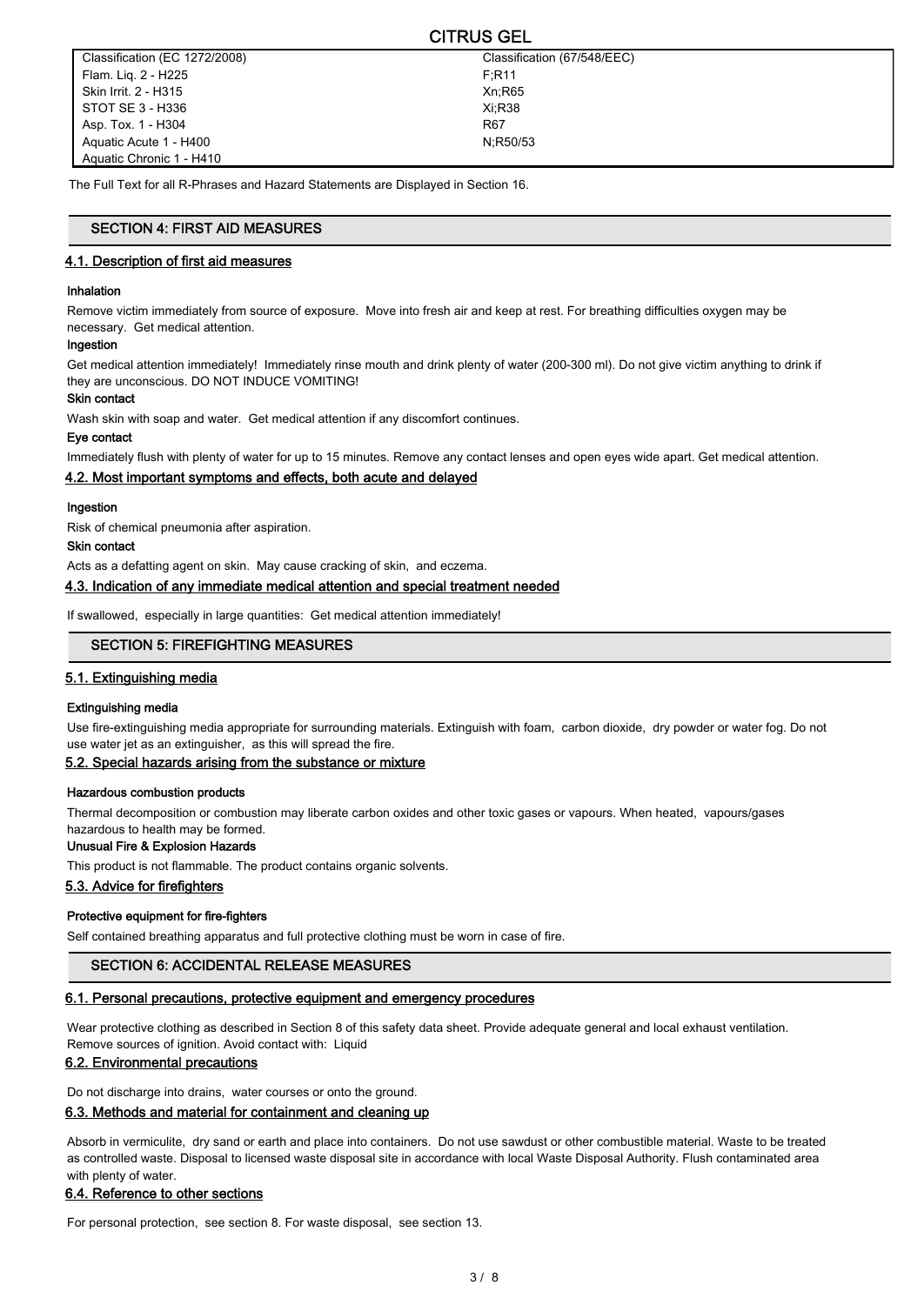# SECTION 7: HANDLING AND STORAGE

#### 7.1. Precautions for safe handling

Wear protective clothing as described in Section 8 of this safety data sheet. Wash hands after handling. Wash contaminated clothing before reuse. Do not eat, drink or smoke when using the product.

# 7.2. Conditions for safe storage, including any incompatibilities

Store at moderate temperatures in dry, well ventilated area. Store in closed original container at temperatures between 5°C and 30°C. Avoid heat, flames and other sources of ignition. Static electricity and formation of sparks must be prevented. Keep in original container. Keep out of reach of children.

#### 7.3. Specific end use(s)

The identified uses for this product are detailed in Section 1.2.

## SECTION 8: EXPOSURE CONTROLS/PERSONAL PROTECTION

#### 8.1. Control parameters

| Name                                                       | <b>STD</b> |           | TWA - 8 Hrs      |         | STEL - 15 Min    | <b>Notes</b> |
|------------------------------------------------------------|------------|-----------|------------------|---------|------------------|--------------|
| <b>I2-AMINOETHANOL</b>                                     | <b>WEL</b> | ppm       | $3 \text{ mg/m}$ | 3 ppm   | $8 \text{ mg/m}$ | <b>Sk</b>    |
| <b>ICYCLOHEXANE</b>                                        | <b>WEL</b> | $100$ ppm | 350 mg/m3        | 300 ppm | 1050 mg/m3       |              |
| HYDROCARBONS, C11-C12, ISOALKANES, <2%<br><b>AROMATICS</b> | <b>SUP</b> | $150$ ppm | 1000 mg/m3       |         |                  |              |

WEL = Workplace Exposure Limit.

Sk = Can be absorbed through skin.

#### 8.2. Exposure controls

#### Protective equipment



#### Engineering measures

Provide adequate ventilation.

#### Respiratory equipment

No specific recommendation made, but respiratory protection must be used if the general level exceeds the recommended occupational exposure limit.

#### Hand protection

Solvent resistant nitrile gloves are recommended. Protective gloves should be inspected for wear before use and replaced regularly in accordance with the manufacturers specifications.

#### Eye protection

Side shield safety glasses are recommended when handling this product.

# SECTION 9: PHYSICAL AND CHEMICAL PROPERTIES

#### 9.1. Information on basic physical and chemical properties

| Appearance                              | Viscous                    |
|-----------------------------------------|----------------------------|
| Colour                                  | White.                     |
| Odour                                   | Orange.                    |
| Solubility                              | Slightly soluble in water. |
| Initial boiling point and boiling range |                            |
| Not determined.                         |                            |
| <b>Relative density</b>                 | 0.852                      |
| Vapour density (air=1)                  |                            |
| Not determined.                         |                            |
| Vapour pressure                         |                            |
| Not determined.                         |                            |
| <b>Evaporation rate</b>                 |                            |
| Not determined                          |                            |
| pH-Value, Conc. Solution                | 5                          |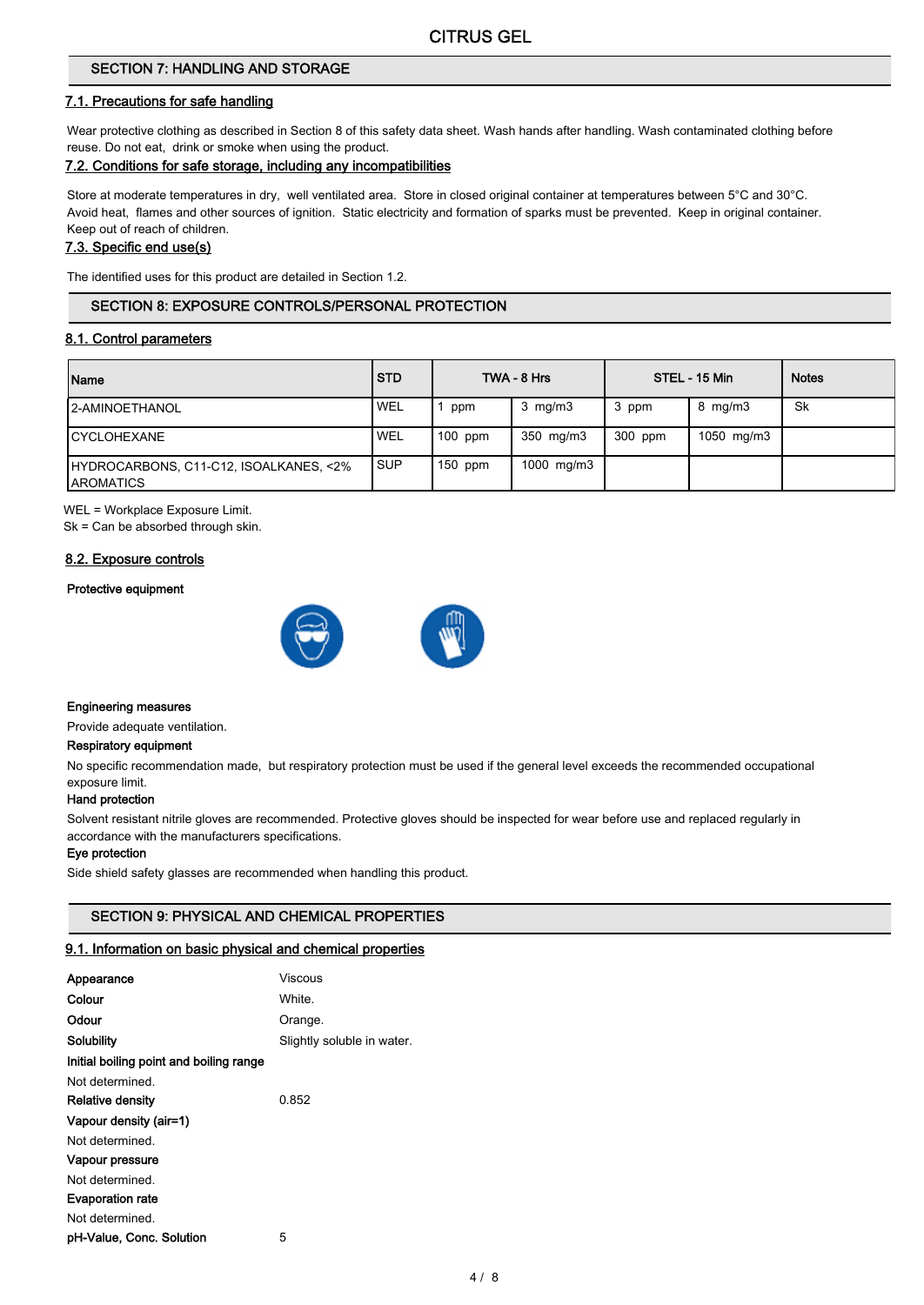# pH-Value, Diluted Solution

Not applicable.

Odour Threshold, Lower

Not determined. Flash point 62°C PM Closed cup.

Flammability Limit - Lower(%)

Not determined.

Partition Coefficient (N-Octanol/Water)

#### Not determined. Explosive properties

Not determined.

# Oxidising properties

Not applicable.

## 9.2. Other information

None.

# SECTION 10: STABILITY AND REACTIVITY

#### 10.1. Reactivity

No specific reactivity hazards associated with this product.

# 10.2. Chemical stability

Stable under normal temperature conditions.

#### 10.3. Possibility of hazardous reactions

Not determined.

#### 10.4. Conditions to avoid

Protect against direct sunlight. Avoid heat, flames and other sources of ignition. Take precautionary measures against static discharges.

## 10.5. Incompatible materials

#### Materials To Avoid

Strong acids. Alkalis. Oxidising materials.

#### 10.6. Hazardous decomposition products

Thermal decomposition or combustion may liberate carbon oxides and other toxic gases or vapours. High concentrations of vapour at high temperatures may create a respiratory hazard.

# SECTION 11: TOXICOLOGICAL INFORMATION

#### 11.1. Information on toxicological effects

#### Toxicological information

Deliberate excessive inhalation may cause headache, dizziness and breathing irritation. Ingestion may cause: Systemic Effects Nausea, vomiting. Diarrhoea. Risk of chemical pneumonia after aspiration.

## **Skin Corrosion/Irritation:**

Prolonged contact may cause redness, irritation and dry skin. Repeated exposure may cause skin dryness or cracking.

#### Serious eye damage/irritation:

May cause minor irritation on eye contact.

#### Respiratory or skin sensitisation:

Contains Limonene Citral Hexyl cinnamal Linalool Geraniol

#### Germ cell mutagenicity:

No effects expected based upon current data.

#### Carcinogenicity:

No effects expected based upon current data.

#### Reproductive Toxicity:

No effects expected based upon current data.

#### Toxicological information on ingredients.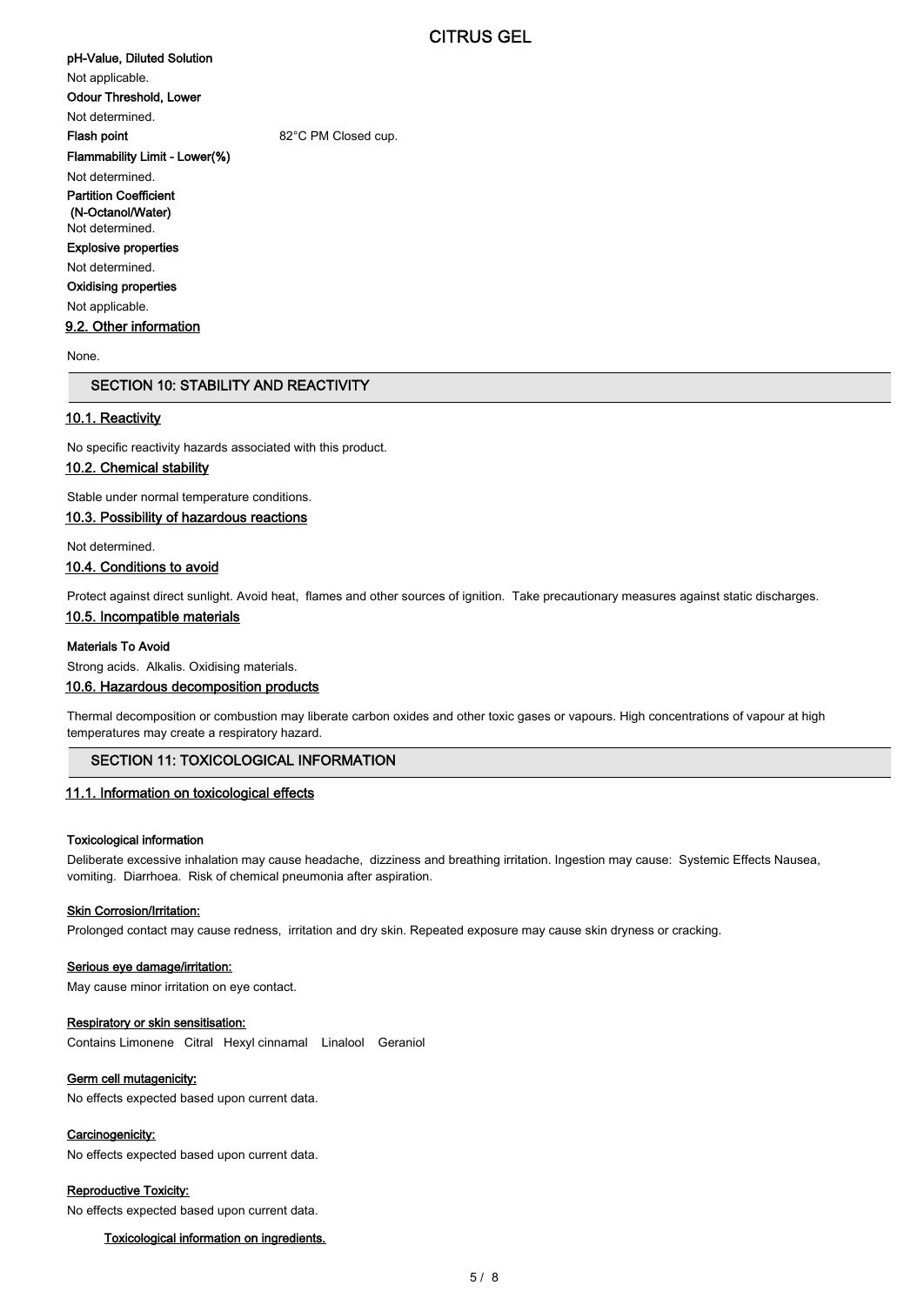# CITRUS GEL HYDROCARBONS, C11-C12, ISOALKANES, <2% AROMATICS (CAS: 64741-65-7)

#### Acute toxicity:

Acute Toxicity (Oral LD50)

> 5000 mg/kg Rat

# Acute Toxicity (Dermal LD50)

> 5000 mg/kg Rabbit

#### OXO alcohol, C12-15 with 9MEO (CAS: 68131-39-5)

#### Acute toxicity:

Acute Toxicity (Oral LD50)

> 2000 mg/kg Rat

#### SECTION 12: ECOLOGICAL INFORMATION

# 12.1. Toxicity

Harmful to aquatic organisms, may cause long-term adverse effects in the aquatic environment.

#### Ecological information on ingredients.

#### HYDROCARBONS, C11-C12, ISOALKANES, <2% AROMATICS (CAS: 64741-65-7)

Acute Toxicity - Fish LC50 > 100 mg/l Acute Toxicity - Aquatic Invertebrates EC50 > 100 mg/l Acute Toxicity - Aquatic Plants IC50 > 100 mg/l Chronic Toxicity - Fish Early life Stage NOEC < 1.0 mg/l Chronic Toxicity - Aquatic Invertebrates NOEC < 10 mg/l

OXO alcohol, C12-15 with 9MEO (CAS: 68131-39-5)

# Acute Toxicity - Fish LC50 96 hours < 1 mg/l

Acute Toxicity - Aquatic Plants EC50 72 hours  $\leq 1$  mg/l

## 12.2. Persistence and degradability

#### **Degradability**

Inherently biodegradable The product is degraded completely by photochemical oxidation. The surfactant(s) contained in this preparation complies(comply) with the biodegradability criteria as laid down in Regulation (EC) No.648/2004 on detergents. Data to support this assertion are held at the disposal of the competent authorities of the Member States and will be made available to them, at their direct request or at the request of a detergent manufacturer.

# 12.3. Bioaccumulative potential

#### Bioaccumulative potential

May accumulate in soil and water systems.

Partition coefficient

Not determined.

# Ecological information on ingredients.

#### HYDROCARBONS, C11-C12, ISOALKANES, <2% AROMATICS (CAS: 64741-65-7)

# Partition coefficient

6.7-7.2

#### 12.4. Mobility in soil

#### Mobility:

The product is insoluble in water and will spread on the water surface. The product contains organic solvents which will evaporate easily from all surfaces.

## 12.5. Results of PBT and vPvB assessment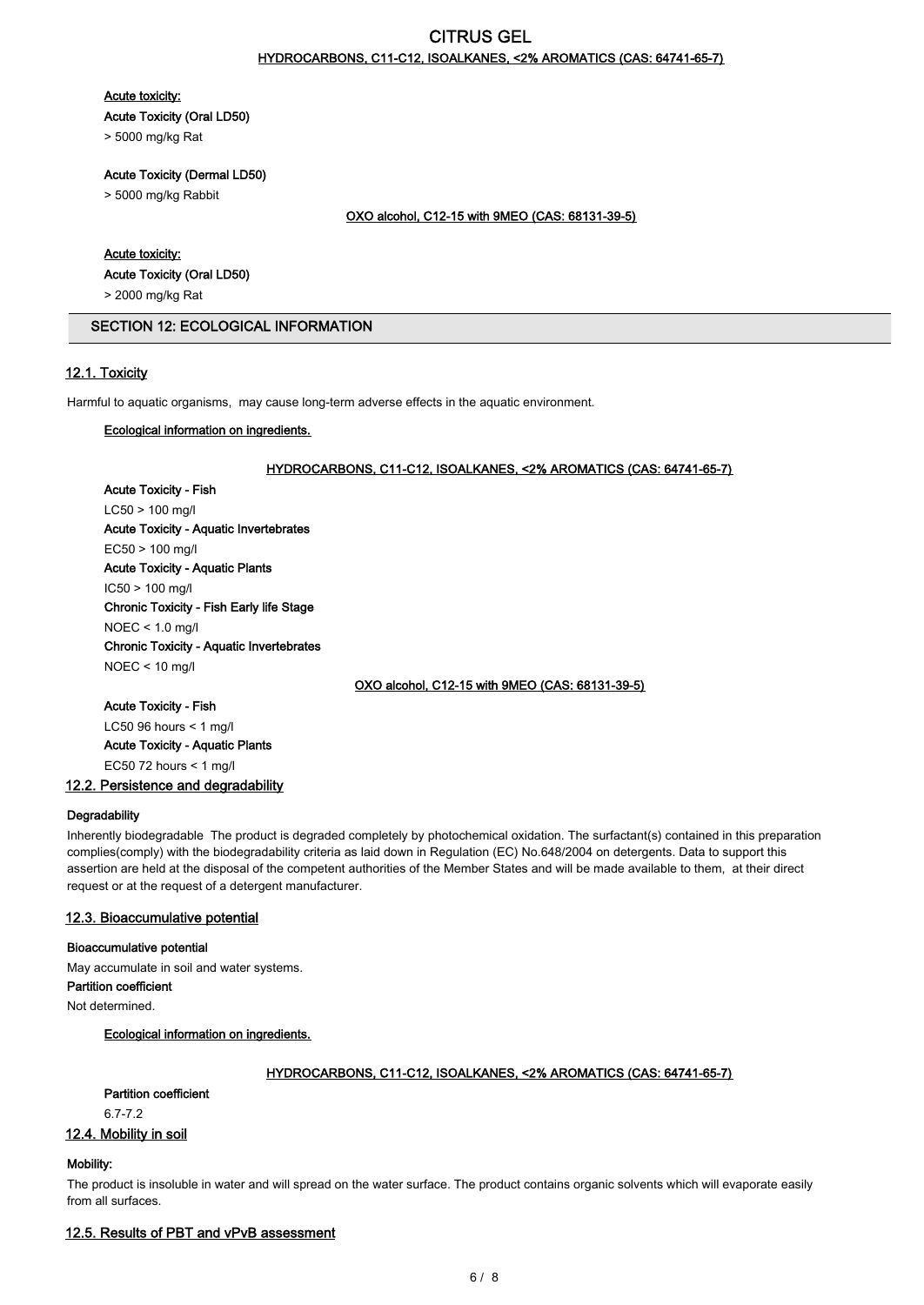This product does not contain any PBT or vPvB substances.

## 12.6. Other adverse effects

None known.

# SECTION 13: DISPOSAL CONSIDERATIONS

#### 13.1. Waste treatment methods

Dispose of waste and residues in accordance with local authority requirements. Do not discharge into drains, water courses or onto the ground.

## SECTION 14: TRANSPORT INFORMATION

## 14.1. UN number

Not classified for transportation.

#### 14.2. UN proper shipping name

None.

#### 14.3. Transport hazard class(es)

None.

ADR/RID/ADN Class

## **IMDG Class**

14.4. Packing group

None.

14.5. Environmental hazards

Environmentally Hazardous Substance/Marine Pollutant

No.

# 14.6. Special precautions for user

None.

# 14.7. Transport in bulk according to Annex II of MARPOL73/78 and the IBC Code

Not applicable.

# SECTION 15: REGULATORY INFORMATION

# 15.1. Safety, health and environmental regulations/legislation specific for the substance or mixture

#### Uk Regulatory References

The Control of Substances Hazardous to Health Regulations 2002 (S.I 2002 No. 2677) with amendments. Chemicals (Hazard Information & Packaging) Regulations.

#### EU Legislation

Regulation (EC) No 1907/2006 of the European Parliament and of the Council of 18 December 2006 concerning the Registration, Evaluation, Authorisation and Restriction of Chemicals (REACH), establishing a European Chemicals Agency, amending Directive 1999/45/EC and repealing Council Regulation (EEC) No 793/93 and Commission Regulation (EC) No 1488/94 as well as Council Directive 76/769/EEC and Commission Directives 91/155/EEC, 93/67/EEC, 93/105/EC and 2000/21/EC, including amendments. Regulation (EC) No 1272/2008 of the European Parliament and of the Council of 16 December 2008 on classification, labelling and packaging of substances and mixtures, amending and repealing Directives 67/548/EEC and 1999/45/EC, and amending Regulation (EC) No 1907/2006 with amendments.

#### 15.2. Chemical Safety Assessment

No chemical safety assessment has been carried out.

# SECTION 16: OTHER INFORMATION

| <b>Revision Date</b> | 26/06/2012 |
|----------------------|------------|
| Revision             |            |